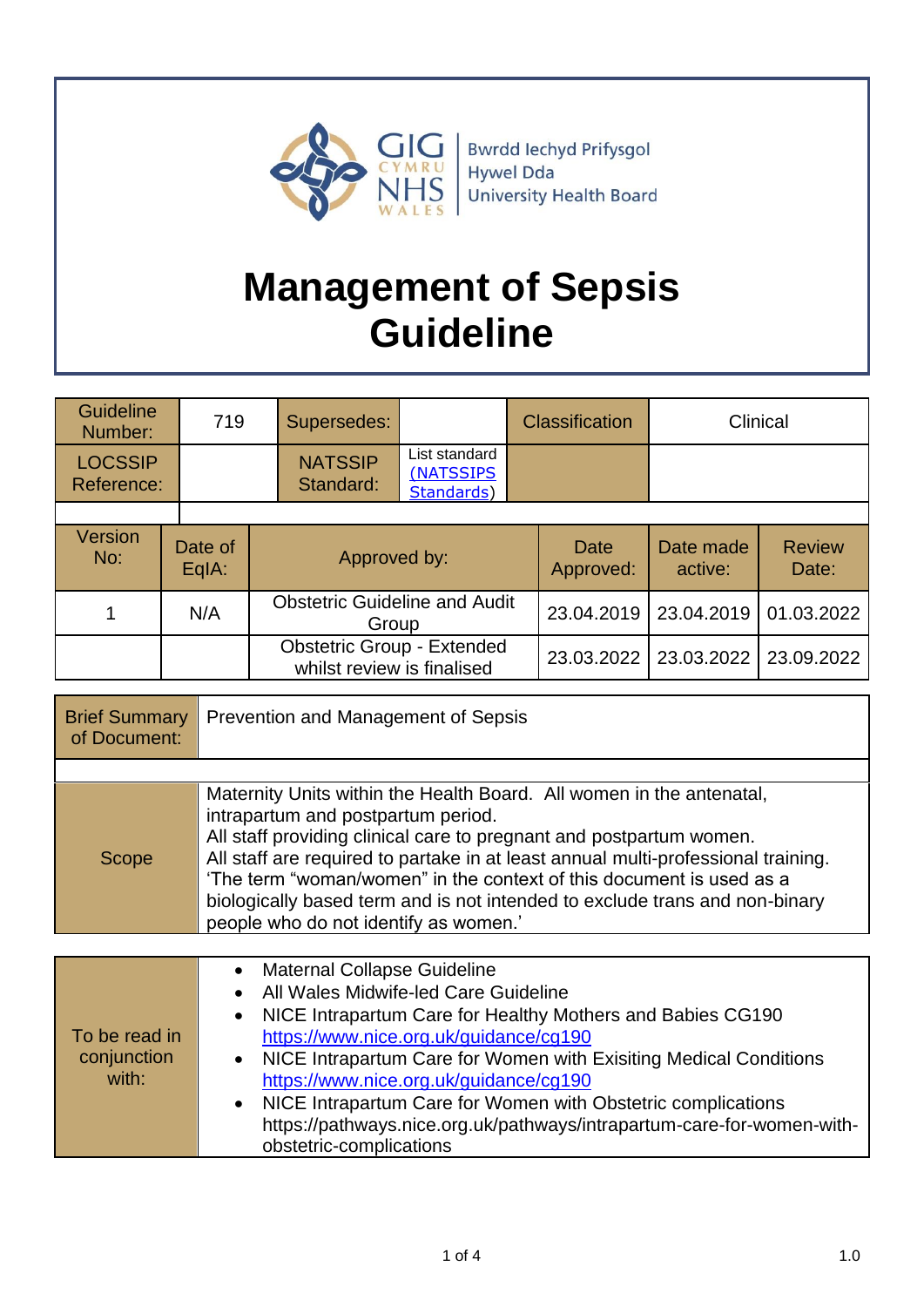## **HYWEL DDA UNIVERSITY HEALTH BOARD**

**Patient** Information:

**Owning group Obstetric Guideline and Audit Group.** 

| <b>Reviews and updates</b> |                        |                   |  |  |
|----------------------------|------------------------|-------------------|--|--|
| Version<br>no:             | Summary of Amendments: | Date<br>Approved: |  |  |
|                            | New guideline          | 23.04.2019        |  |  |

#### Glossary of terms

| Term   | <b>Definition</b>                                             |
|--------|---------------------------------------------------------------|
| Sepsis | Clinical syndrome caused by the body's immune and coagulation |
|        | systems being switched on by the presence of infection        |

Database No: 719 719 Page 2 of 4 Version 1

### **Management of Sepsis**

Please check that this is the most up to date version of this written control document Paper copies of this document should be kept to a minimum and checks made with the electronic version to ensure that the printed version is

the most recent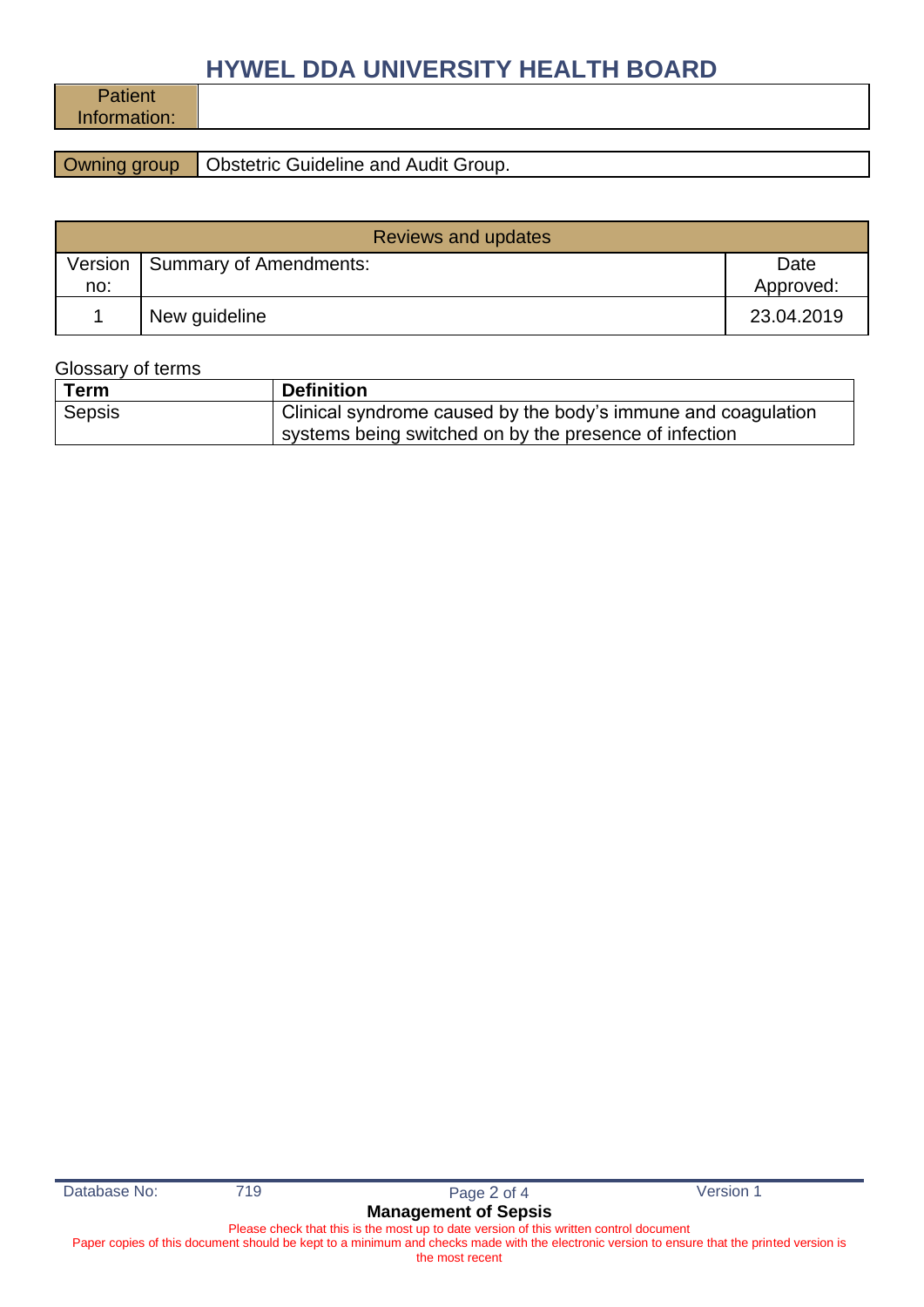### **HYWEL DDA UNIVERSITY HEALTH BOARD**

| <b>Contents</b> |  |
|-----------------|--|
|                 |  |
|                 |  |
|                 |  |
|                 |  |

Database No: 719 719 Page 3 of 4 Version 1

Please check that this is the most up to date version of this written control document Paper copies of this document should be kept to a minimum and checks made with the electronic version to ensure that the printed version is

the most recent